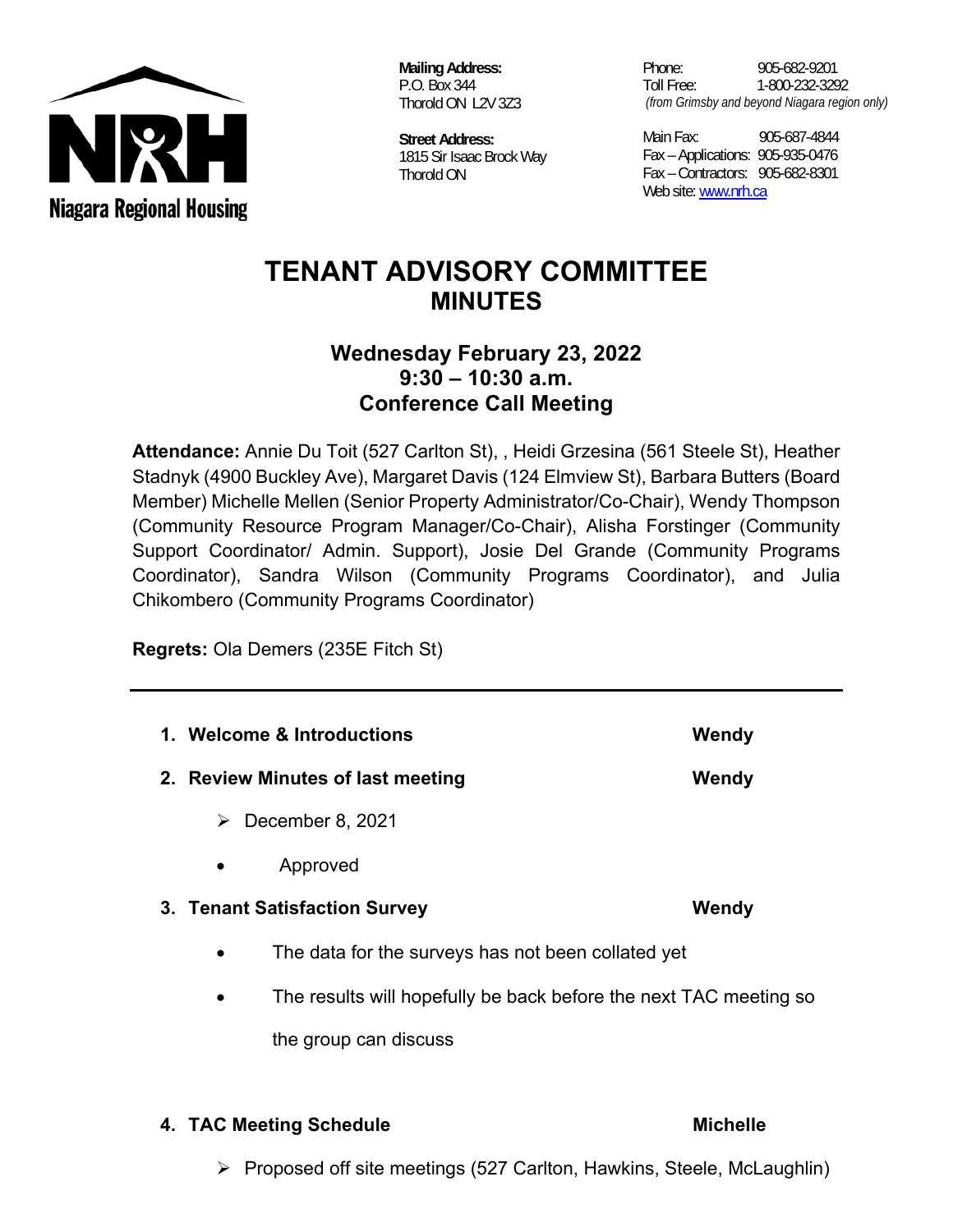- Hopeful that the April meeting will be in person at 527 Carlton St., St. Catharines
- Transportation can be provided if needed reach out to Alisha

### **5. Covid Update Michelle 2018** Michelle

- Common rooms will be opening in April, giving staff over a month to prepare for this
- Air purifiers have been added to all rooms

### **6. NRH Update & Staff Update Wendy/Michelle**

- $\triangleright$  New staff members
- There are three new Assistant Property Administrators (APAs), and one new Community Programs Coordinator (CPC) being hired

### **7. Diversity Wendy**

- Workshops and presentations will continue to be sent out
- No suggestions or concerns brought forward

### **8. Tenant Handbook Wendy Wendy Research Wendy Research Wendy Research Wendy Research Wendy Research Wendy Research Wendy Research Media and Media and Media and Media and Media and Media and Media and Media and Media and M**

- The handbook is in the process of being separated into two different handbooks, one for apartments, and the other for townhomes/semis/detached
- All new tenants moving in get a copy of this, and if there are updates it will be sent to everyone
- A draft table of contents will be sent out to TAC members to review for the next meeting

### **9. Communications Wendy Wendy Communications**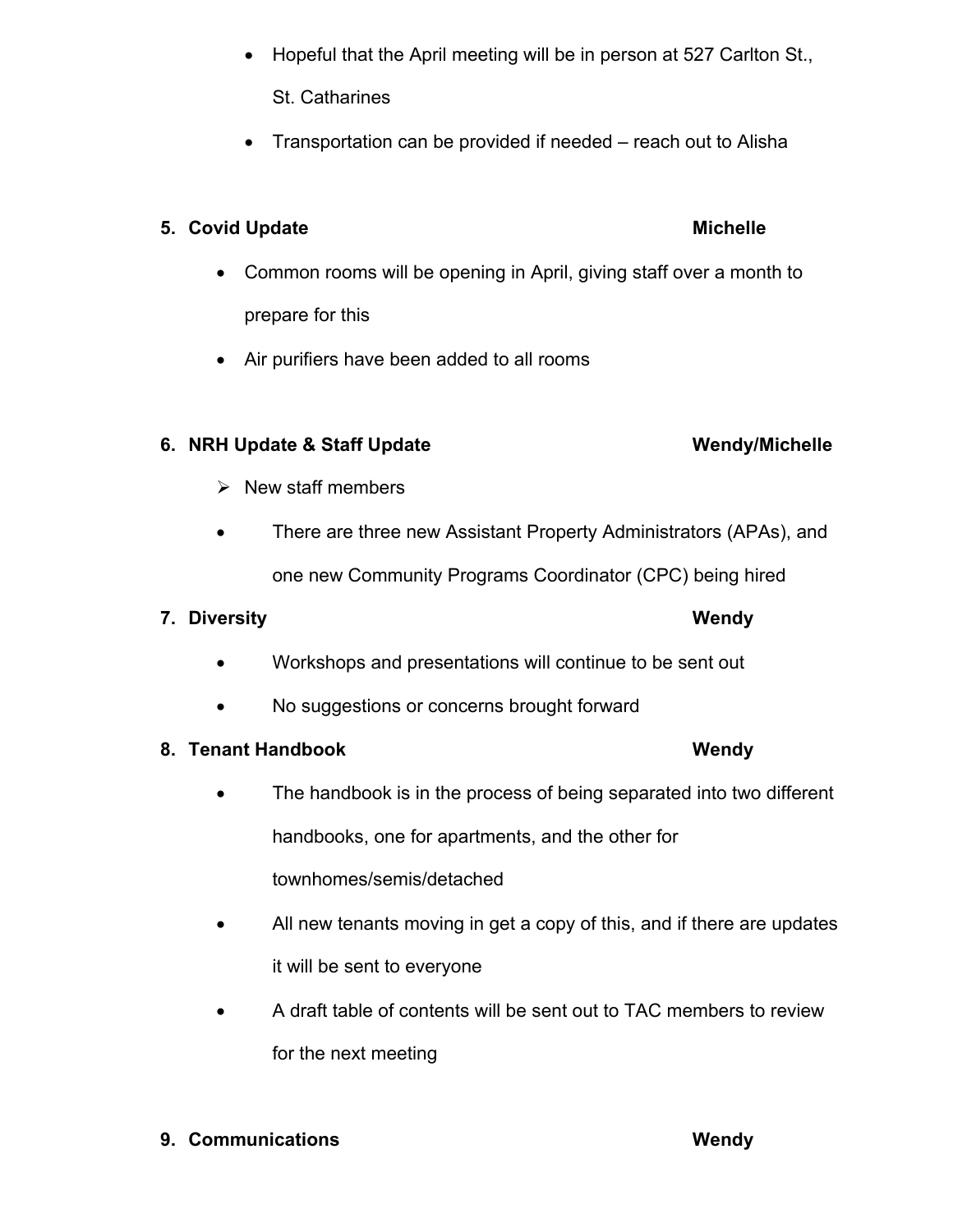- In the process of updating the NRH website if members could go to the "tenant" tab to see if this makes sense, or have any suggestions to add, please let us know
- Poster for recruiting new TAC members with tear off tabs will be posted in new communities
- CPCs will continue to post TAC meeting minutes in all buildings

### **10. New Business All 2008 CONTROLLY A LIMIT AND ALL 2008 ALL 2008 ALL 2008 ALL 2008 ALL 2008 ALL 2008 ALL 2008**

- Issue regarding more accessible parking spots needed at 527 Carlton Street brought up, asked and if additional handicap spots can be added
- Michelle suggested to bring these issues forward when we meet at 527 Carlton for the next meeting, so the Property Administrator (PA) can be made aware of the situation to help resolve and the tenants of that building may be present to participate
- Parking space lines are re-painted every few years, so this will be re-evaluated – the issue is that handicap spots are larger than normal ones, so it can reduce the number of total parking spots available at your building
- There are options for few "mobility parking spots" that were added as curtesy parking for tenants who need to be closer to the door. These spots do not require a permit and are the size of a regular parking spot. We will review suggestions with Steve Murphy, accessibility advisor for Niagara Region.
- Snow removal issue at Steele St was brought up, Michelle suggested to take pictures and send to the PA/management if you have major issues